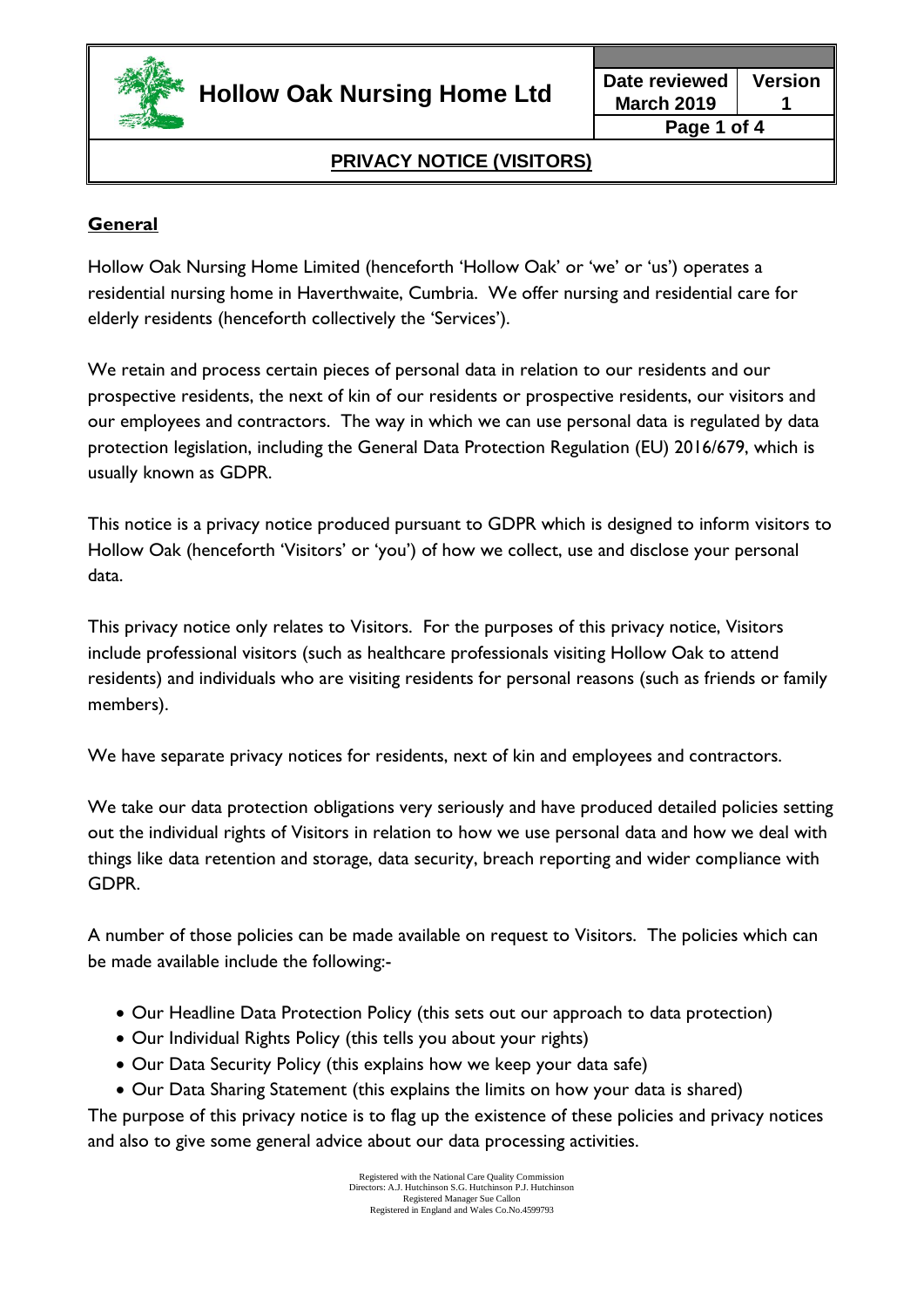

# **PRIVACY NOTICE (VISITORS)**

#### **Collecting and using personal data**

In order to deliver our Services to residents safely, we need to gather and process certain pieces of information which GDPR defines as personal data. Very briefly, personal data is any data which might identify a living individual. This includes (but is not limited to) name of Visitors.

We do not use any personal data which we collect from Visitors for marketing purposes. Neither do we sell or supply personal data to third parties.

The personal data we gather is kept confidential and is only used for the purposes of allowing us to properly safeguard our residents and to provide the Services to our residents. In order to protect residents and ensure the welfare of individuals on site at Hollow Oak, we need to know details of who is visiting, who they are visiting, for what purpose they are visiting and when they enter and leave the building. We must therefore retain certain personal data to enable us to achieve these objectives efficiently and appropriately. Wherever possible, your personal data (such as that recorded in our sign-in book) will be kept as confidential as possible.

We also need to gather and use personal data to ensure compliance with any law or regulation to which we are subject including (but not limited to) compliance with our health and safety obligations and our wider safeguarding responsibilities. We are regulated by the Care Quality Commission and may have to share information with them about specific Visitors at their request so that they can carry out their regulatory obligations.

We also need to use your personal data to identify you.

We will not share your personal data with anyone else except as set out in this privacy notice or in any of our wider raft of GDPR policies.

#### **Use of our website**

We operate a website at<https://www.hollowoaknursinghome.co.uk/> (henceforth 'our Website').

If you access our Website to find out about us or the Services we offer, we collect information which the browser sends to us automatically. This information is sometimes known as log data and may include information about the accessing computer's unique IP (Internet Protocol) address, together with details of the version of the browser being used, the pages of any of our website visited, the time and date of those visits and the time spent looking at each page. Retaining this data helps us improve our online presence and thereby improves our Services.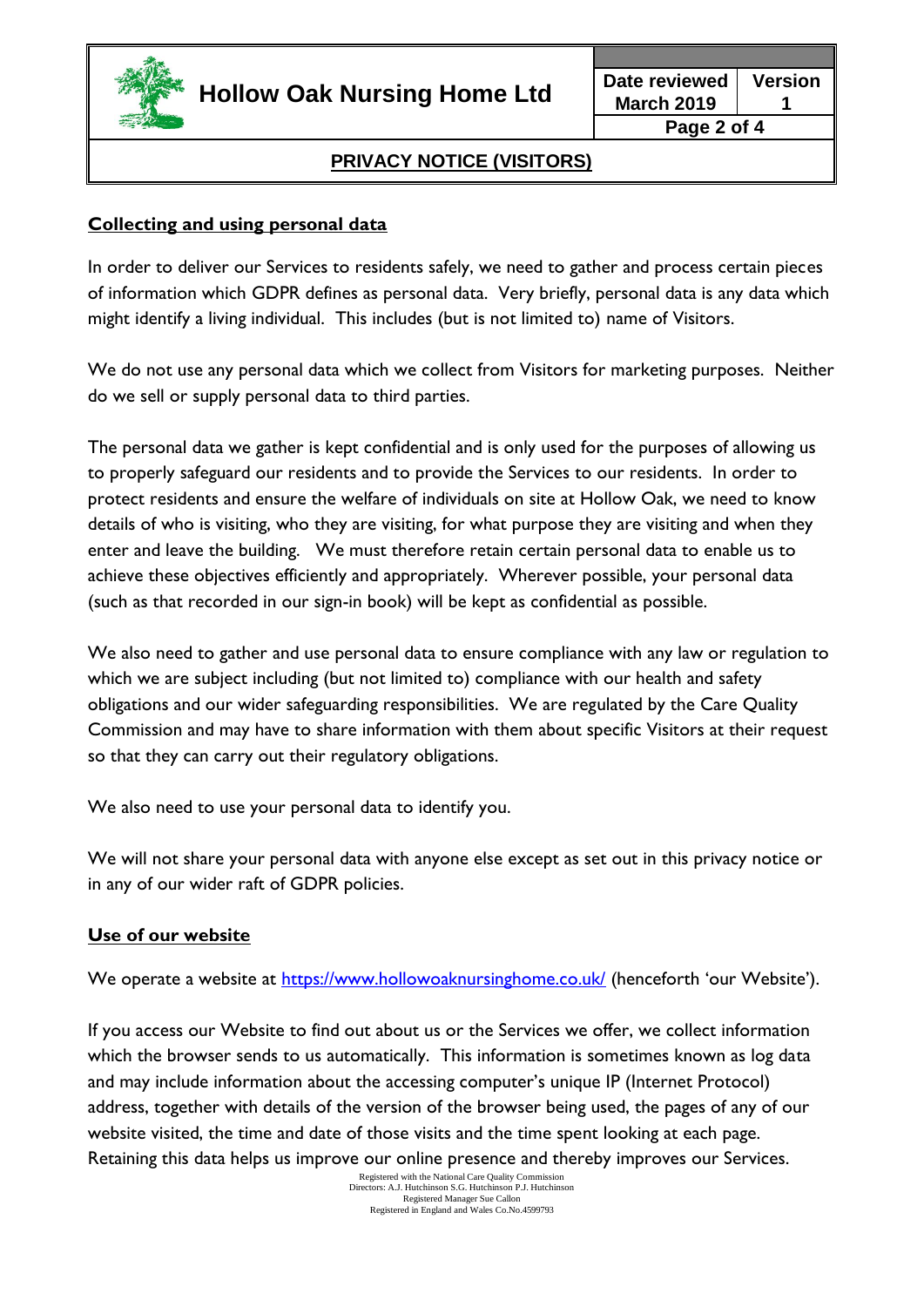

**Hollow Oak Nursing Home Ltd Date reviewed**

**March 2019 Version 1 Page 3 of 4**

# **PRIVACY NOTICE (VISITORS)**

When Visitors visit our Website, they may be asked if they agree to us gathering cookies. Cookies are computer files containing small amounts of data which identify the person accessing our Website anonymously. However, although anonymous, when taken together with other sources of information, it is possible that some information contained in cookies *might* constitute personal data under GDPR.

It will normally be possible to disable cookies or to refuse to accept cookies when visiting our Website. However, if cookies are refused, it may impact on the functionality of our Website and there may not be access to all parts of the Website.

#### **Third Party Service Providers**

From time to time, we may employ or engage third parties to help us deliver part of our Services, to deliver activities which are related to our Services or to help us analyse how our Services are being used and accessed. Where our requirements are such that we need to disclose personal data to these third-party service providers so that they can carry out their tasks (which is unlikely in the case of personal Visitors), we will make sure that we comply with the provisions of GDPR as regards data security.

Further information about data sharing is set out in our Data Sharing Statement.

#### **Security Warning**

Although we are committed to protecting personal data and to complying with our extensive suite of data protection policies, we should make it clear that data transmission is never 100% safe and that sometimes, notwithstanding our best endeavours, there may be breaches of data security. In that situation, we are aware of (and will comply promptly and in full) with our obligations to report breaches of data protection to affected individuals and, where necessary, to the relevant authorities.

#### **External Links**

When providing our Services, we may provide links to other service providers, either in hard copy form (such as on brochures or leaflets) or on online platforms such as our Website.

If you access any of these third parties through these links, they will be directed to those parties. You should be aware that we have no control over those third parties and that they are not part of Hollow Oak. We cannot guarantee that third parties have appropriate data protection policies